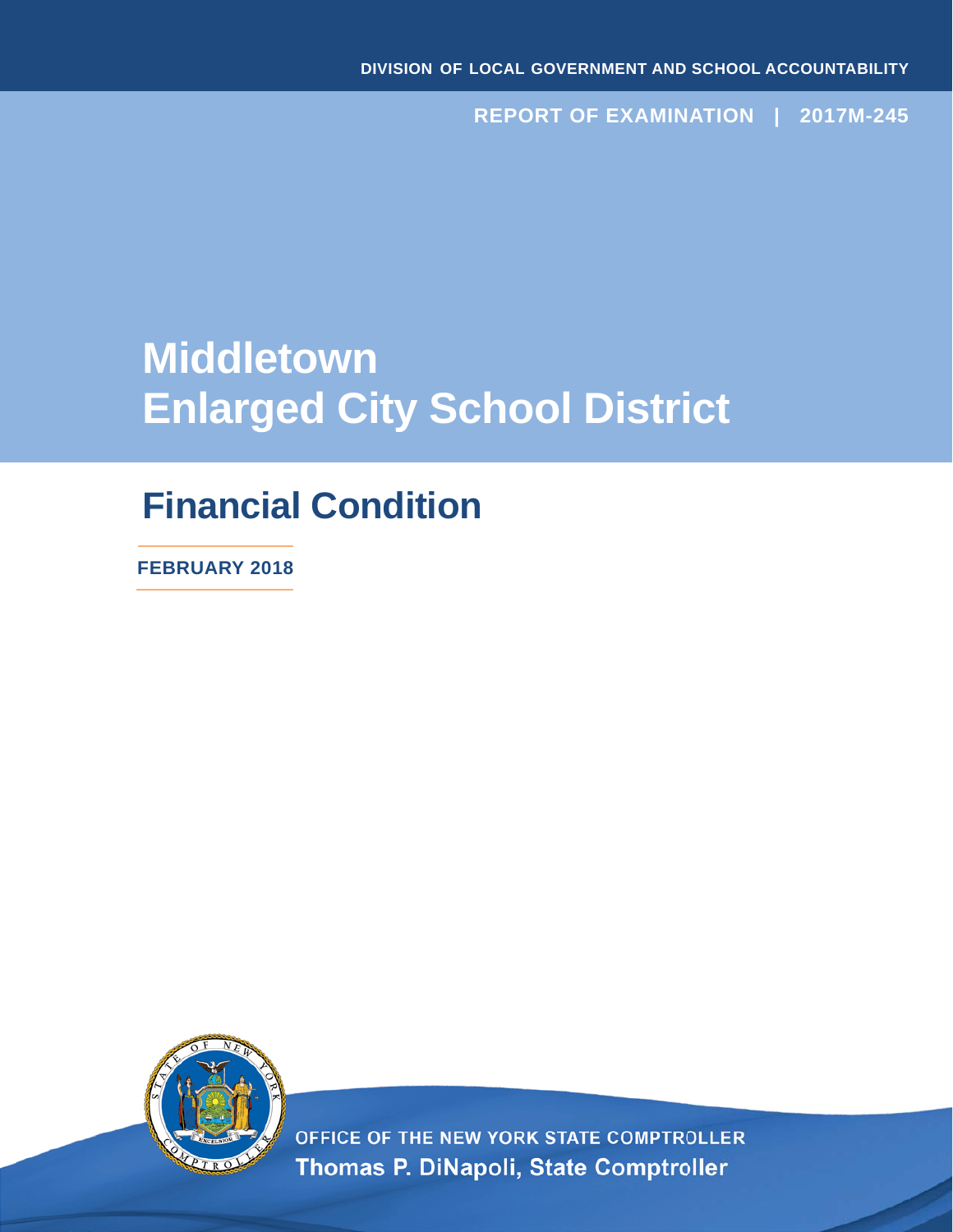## **Contents**

| What Is Effective Financial Condition Management? 2        |
|------------------------------------------------------------|
| Budgeted Appropriations Were Overestimated 2               |
| Fund Balance Increased Significantly 4                     |
|                                                            |
| Financial Reports Were Not Provided to all Board Members 6 |
|                                                            |
| Appendix A - Response From District Officials 8            |
| Appendix B – OSC Comment on the District's Response. 10    |
| Appendix C - Audit Methodology and Standards 11            |
| Appendix D – Resources and Services. 13                    |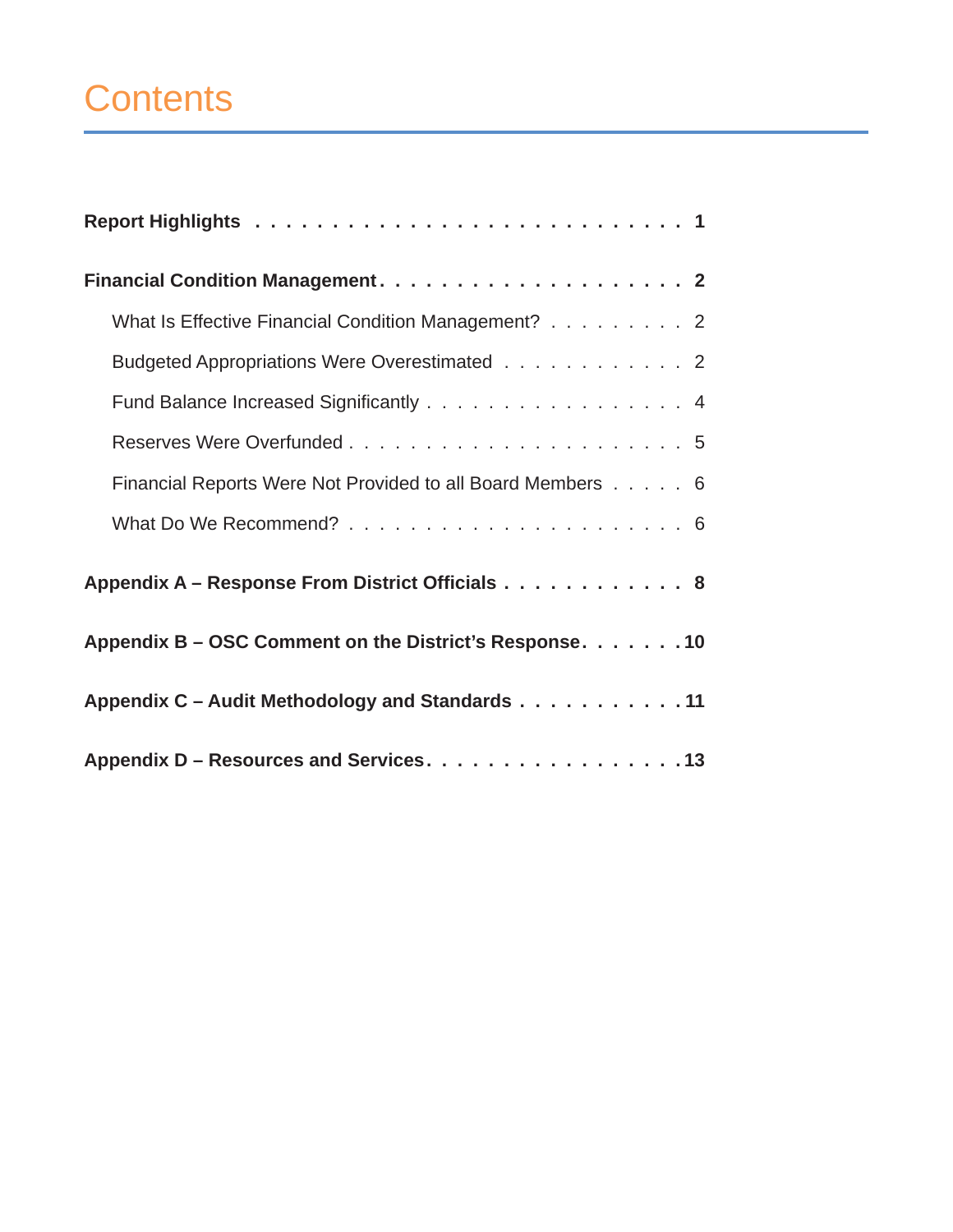## <span id="page-2-0"></span>Report Highlights

**Middletown Enlarged City School District** 

### **Audit Objective**

Determine whether the Board and District officials effectively managed the District's financial condition.

### **Key Findings**

- The Board appropriated \$27 million of fund balance in the District budgets for the last five years; however, only \$1.4 million was used.
- The District's unrestricted fund balance has exceeded statutory limits in each of the past five years.
- The Board has not adopted a fund balance policy.
- Reserves were overfunded by \$8 million.

### **Key Recommendations**

- Discontinue the practice of adopting budgets that appropriate fund balance that is not needed to fund operations.
- **Ensure that the amount of unrestricted fund** balance complies with the statutory limit.
- Adopt a fund balance policy that outlines the level of fund balance to be maintained. Surplus funds should be used to fund one-time expenditures, pay off debt or reduce property taxes.
- Review reserve funds to ensure the amounts are justified, necessary and reasonable.

District officials generally agreed with our recommendations and indicated they planned to take corrective action. Appendix B includes our comment on the issue raised in the District's response letter.

### **Background**

The Middletown Enlarged City School District (District) is located in the City of Middletown and Towns of Goshen, Wallkill and Wawayanda in Orange County.

The Board of Education (Board) is composed of nine members and is responsible for managing District operations. The Superintendent of Schools (Superintendent) is responsible, along with other administrative staff, for managing the District's day-today operations and developing and administering the budget.

| <b>Quick Facts</b>                            |                 |
|-----------------------------------------------|-----------------|
| <b>Employees</b>                              | 1,293           |
| <b>Enrollment</b>                             | 7,159           |
| 2016-17 General Fund<br><b>Appropriations</b> | \$173,481,266   |
| 2016-17 Year-End Fund<br><b>Balance</b>       | \$58.868.105.60 |

### **Audit Period**

July 1, 2016 - June 30, 2017

We extended our scope period back to July 1, 2012 to review fund balance trends.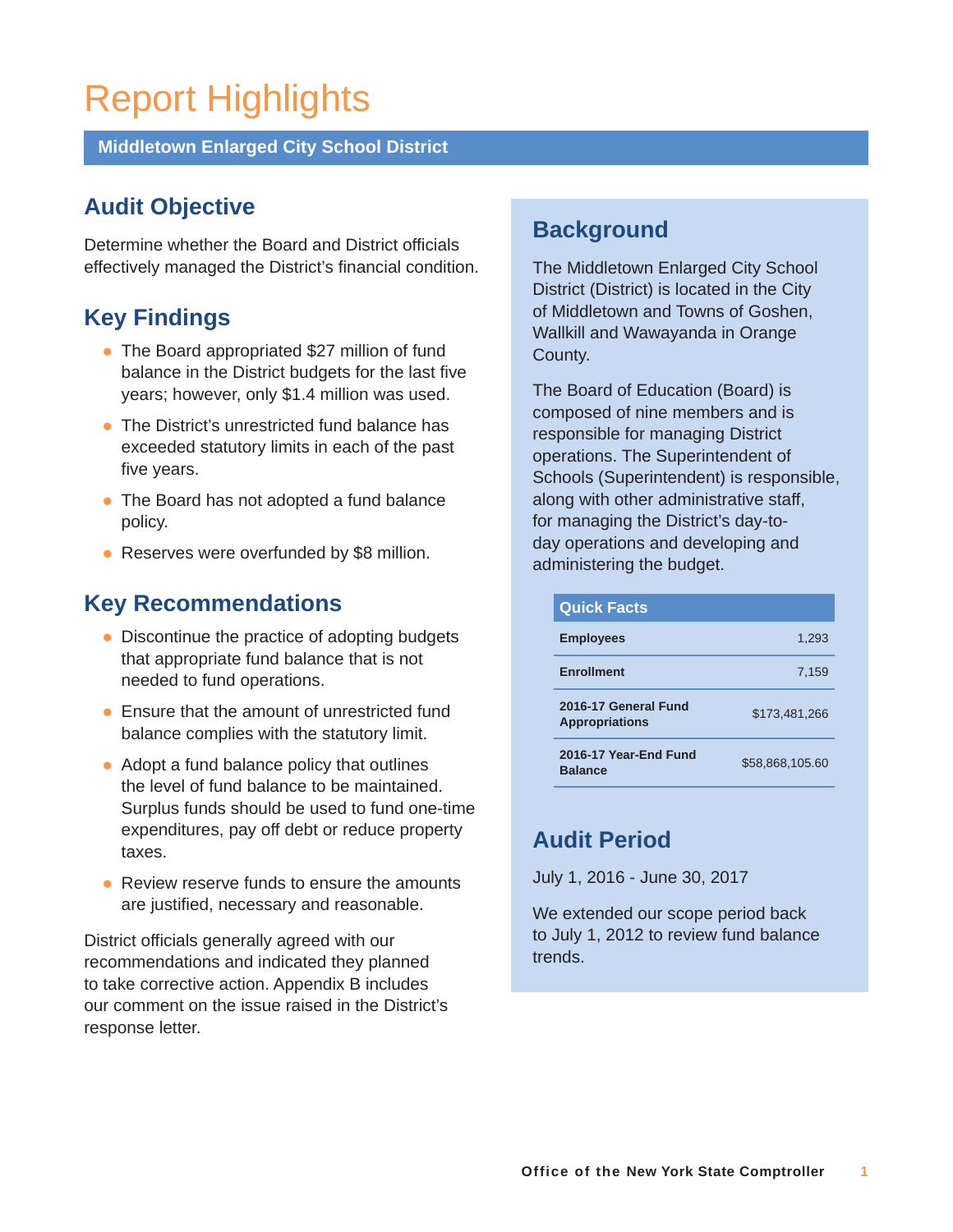#### <span id="page-3-0"></span>**What Is Effective Financial Condition Management?**

The Board, Superintendent and Assistant Superintendent of Administration (Assistant Superintendent) are responsible for making sound financial decisions in the best interest of the District, the students they serve and the residents who fund the District's programs and operations. The Board should adopt realistic and structurally balanced budgets based on historical or other known factors, in which recurring revenues finance recurring expenditures.<sup>1</sup> The Board may appropriate a portion of fund balance<sup>2</sup> to help finance the next year's budget. The Board should adopt a fund balance policy and comply with the New York State Real Property Tax Law that limits the amount of unrestricted fund balance to no more than 4 percent of the next fiscal year's budget. When District officials establish reserve funds for specific purposes (e.g., capital projects or retirement expenditures), it is important that they develop a plan for funding the reserves and determine how much should be accumulated, how and when the funds will be used and to review the reserves to ensure that reserve amounts are reasonable. In addition, the Board should receive and review periodic Treasurer's cash reports and budget versus actual reports.

#### **Budgeted Appropriations Were Overestimated**

We compared budgeted appropriations to actual expenditures for 2012-13 through 2016-17 and found that District officials overestimated appropriations by over \$43 million. As a result, the District routinely expended significantly less than budgeted.

|                       | 2012-13       | 2013-14       | 2014-15       | 2015-16       | 2016-17       | Total         |
|-----------------------|---------------|---------------|---------------|---------------|---------------|---------------|
| <b>Appropriations</b> | \$140,570,095 | \$146,082,585 | \$154,014,126 | \$161,693,691 | \$173,481,266 | \$775,841,763 |
| <b>Actual</b>         |               |               |               |               |               |               |
| <b>Expenditures</b>   | \$133,152,261 | \$141,988,517 | \$150,458,903 | \$150,223,842 | \$156,732,332 | \$732,555,855 |
| Overestimated         |               |               |               |               |               |               |
| <b>Appropriations</b> | \$7,417,834   | \$4,094,068   | \$3,555,223   | \$11,469,849  | \$16,748,934  | \$43,285,908  |
| Percentage            |               |               |               |               |               |               |
| Overestimated         | 5.28%         | 2.80%         | 2.31%         | 7.09%         | 9.65%         | 5.58%         |
|                       |               |               |               |               |               |               |

#### **Figure 1: Overestimated Appropriations**

For example, personal services were overestimated by a total of \$15,272,845 or 4.5 percent and employee benefits were overestimated by \$22,169,246 or 13.19 percent over the last five years. Also, employee retirement costs were overestimated by \$6,796,527 or 12.7 percent over the last five years while

<sup>1</sup> District officials must estimate what the District will spend and receive (e.g., State aid) and how much fund balance will be available at year-end to help balance the budget.

<sup>2</sup> Fund balance is the difference between revenues and expenditures accumulated over time.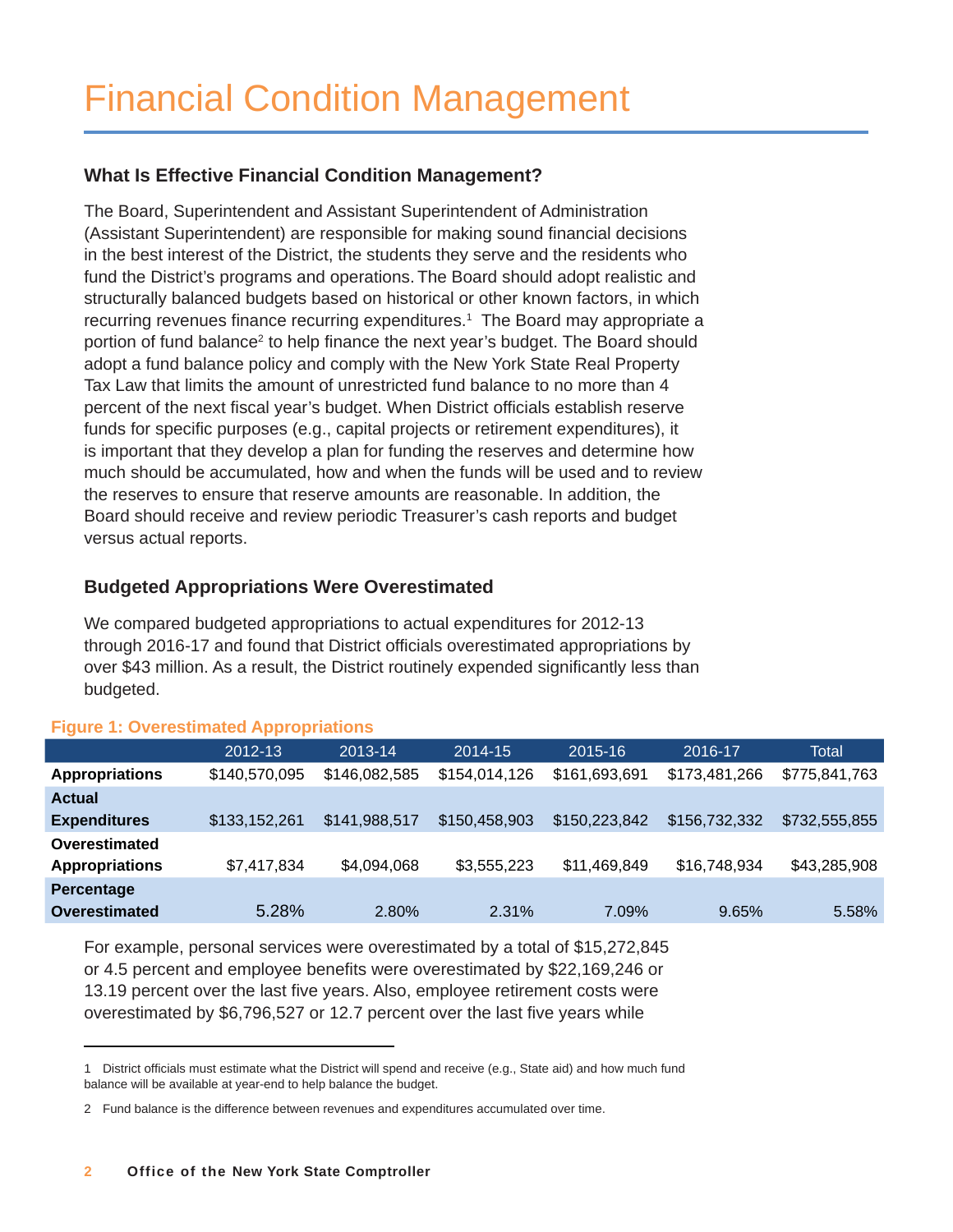operating surpluses were used to fund a reserve for these costs. Further, a single furniture and equipment account was budgeted for \$6,939,920 over the last two years. However, only \$383,079 or 5.5 percent was spent or encumbered during that period.

The Board adopted inflated estimates for certain appropriations because District officials prepared the budgets using the current year's budget and did not compare estimates with actual revenues and expenditures. While some expenditures are more difficult than others to accurately estimate, some of the overestimations were avoidable. For example, salaries are set by collective bargaining agreements and did not fluctuate between the time estimates were prepared and the budgets were adopted.

The Assistant Superintendent told us the District budgets conservatively because of uncertainty with some expenditures. The overestimations of expenditures are used as a buffer to protect against fluctuations. For example, the District overestimated salaries to ensure it would be able to fund salaries when the District's Race to the Top grant expires in December 2017.

Because annual budgets contained significantly overestimated appropriations each year, it appeared that the District needed to increase its tax levy and use appropriated fund balance to close projected budget gaps. From 2012-13 through 2016-17, the Board increased the property tax levy by a total of \$7,982,396 or 12.4 percent and appropriated a total of nearly \$27.2 million of fund balance. However, only \$1,375,819 of appropriated fund balance was actually needed and was only needed in one year of the five-year period.

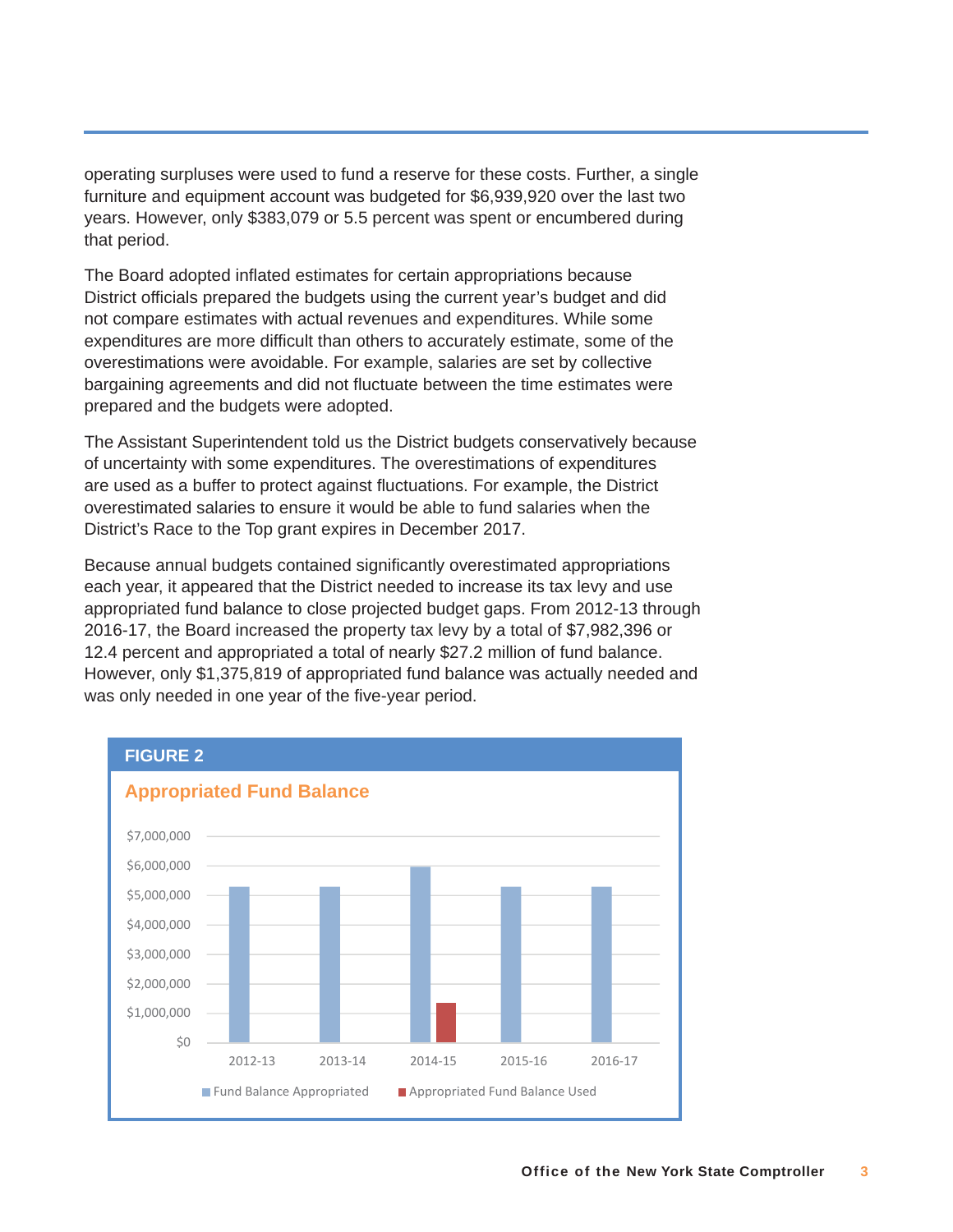#### <span id="page-5-0"></span>**Fund Balance Increased Significantly**

Due to the inflated estimates for certain appropriations, the District had operating surpluses in four of the last five years totaling \$23.4 million. Furthermore, the Board did not adopt a fund balance policy to outline the desired level of year-end fund balance to be maintained by the District. As a result, the total fund balance increased to \$58.9 million as of June 30, 2017. While \$22.9 million<sup>3</sup> of the June 30, 2017 fund balance was restricted in reserve funds, the unrestricted fund balance<sup>4</sup> grew from \$17.3 million as of June 30, 2013 to \$27.7 million as of June 30, 2017. As a result, the unrestricted fund balance exceeded the statutory limit by about \$11.5 million in 2012-13, \$10.6 million in 2013-14, \$6.9 million in 2014- 15, \$12.1 million in 2015-16 and \$20.6 million in 2016-17.

When the appropriated fund balance not used and excessive or unnecessary reserves are included, the District's recalculated unrestricted fund balance ranged from 17.12 to 24.26 percent of the ensuing year's budget, exceeding the 4 percent statutory limit in each of the last five years.

|                                        | 2012-13       | 2013-14       | 2014-15       | 2015-16       | 2016-17       |
|----------------------------------------|---------------|---------------|---------------|---------------|---------------|
| <b>Total Unrestricted Fund Balance</b> |               |               |               |               |               |
| at Year-End                            | \$19,390,395  | \$18,982,351  | \$15,285,489  | \$21,239,688  | \$30,615,829  |
| <b>Less: Encumbrances</b>              | \$2,070,072   | \$2,242,494   | \$1,916,619   | \$2,147,308   | \$2,875,907   |
| <b>Add: Appropriated Fund Balance</b>  |               |               |               |               |               |
| not used to fund ensuing year's        |               |               |               |               |               |
| budget                                 | \$5,299,227   | \$5,299,227   | \$4,596,106   | \$5,299,227   | \$5,299,227   |
| <b>Add: Excessive or Unnecessary</b>   |               |               |               |               |               |
| <b>Reserves</b>                        | \$5,254,126   | \$6,680,793   | \$9,719,534   | \$9,095,173   | \$10,518,516  |
| <b>Total Recalculated Unrestricted</b> |               |               |               |               |               |
| <b>Fund Balance</b>                    | \$27,873,676  | \$28,719,877  | \$27,684,510  | \$33,486,780  | \$43,557,665  |
| <b>Ensuing Year's Budget</b>           | \$146,082,585 | \$154,014,126 | \$161,693,691 | \$173,481,266 | \$179,516,780 |
| <b>Recalculated Unrestricted Fund</b>  |               |               |               |               |               |
| Balance as a percent of ensuing        |               |               |               |               |               |
| year's budget                          | 19.08%        | 18.65%        | 17.12%        | 19.30%        | 24.26%        |

#### **Figure 3: Recalculated Fund Balance**

The District voters approved a capital reserve up to \$20 million in May 2017. The reserve has a current balance of approximately \$4 million. The Assistant Superintendent stated that the District has no plans to further fund the capital reserve that voters approved in May 2017. Additional funding of the capital reserve could help to reduce the unrestricted fund balance for 2016-17 to

<sup>3</sup> See Reserves Were Overfunded

<sup>4</sup> Net of encumbrances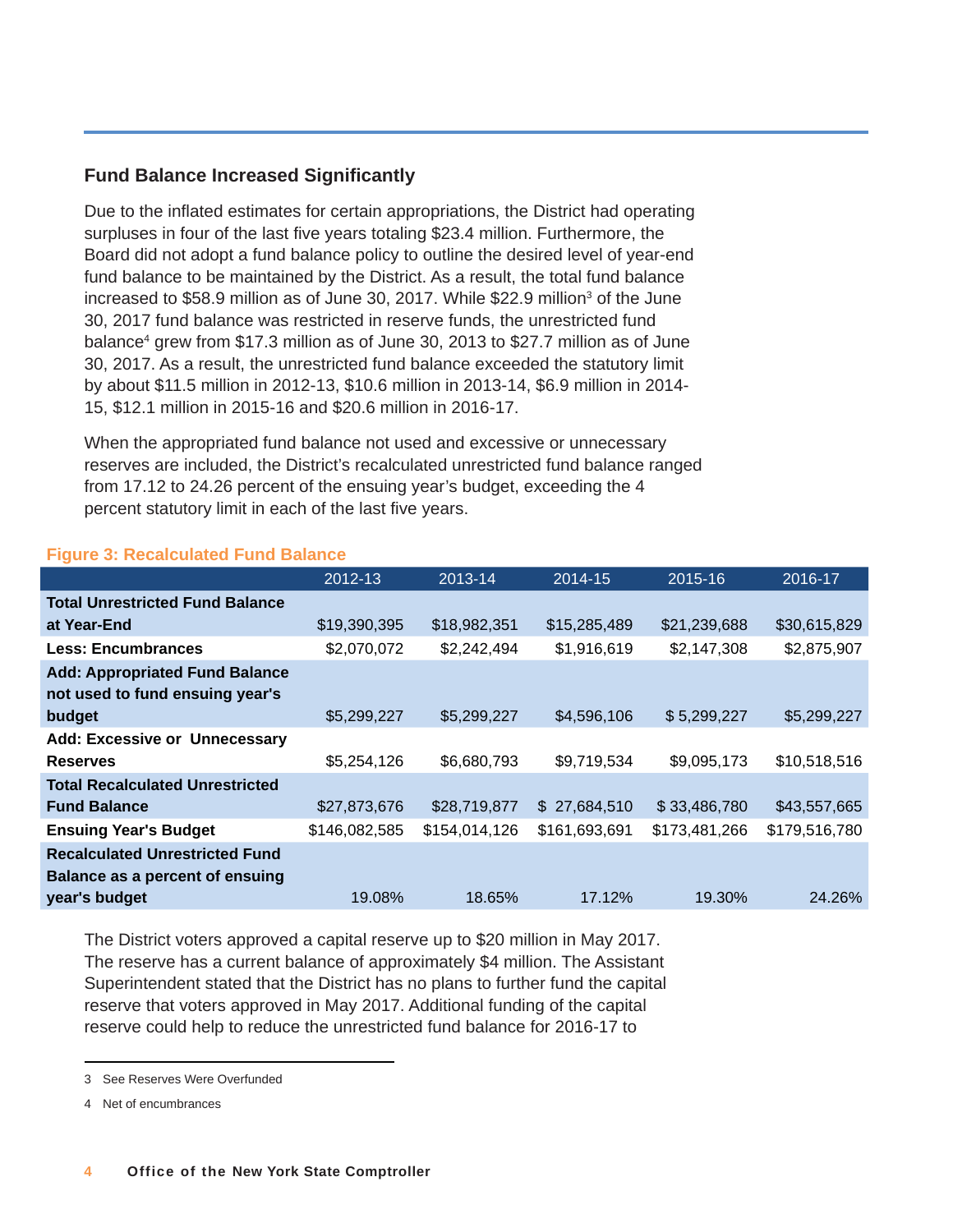<span id="page-6-0"></span>at or near the statutory 4 percent limit. Had the Board adopted budgets with realistic estimates of appropriations and used appropriated fund balance to fund operations, it could have stayed within the statutory limit for fund balance and possibly reduced real property tax levies.

#### **Reserves Were Overfunded**

The District had eight reserves with a total balance of \$22.9 million as of June 30, 2017, including the tax certiorari, workers' compensation, retirement contribution, unemployment, reserve for liability, property loss, compensated absences and capital reserves. Six of the eight were overfunded by a total of \$5.3 million to \$10.5 million during the five-year period.

|                                | 2012-13     | 2013-14     | 2014-15     | 2015-16     | 2016-17      |
|--------------------------------|-------------|-------------|-------------|-------------|--------------|
| <b>Tax Certiorari</b>          | \$2,692,264 | \$4,395,936 | \$5,214,588 | \$5,079,879 | \$4,513,643  |
| <b>Workers' Compensation</b>   | \$0         | \$0         | \$0         | \$0         | \$2,266,359  |
| <b>Retirement Contribution</b> | \$1,500,771 | \$1,000,771 | \$2,503,241 | \$2,009,411 | \$1,514,356  |
| <b>Unemployment</b>            | \$808,216   | \$1,030,826 | \$1,033,442 | \$1,036,072 | \$1,068,947  |
| <b>Reserve for Liability</b>   | \$0         | \$0         | \$714,618   | \$715,758   | \$708,004    |
| <b>Property Loss</b>           | \$252,875   | \$253,260   | \$253,645   | \$254,053   | \$447,207    |
| <b>Totals</b>                  | \$5,254,126 | \$6,680,793 | \$9,719,534 | \$9,095,173 | \$10,518,516 |

#### **Figure 4: Excessive or Unnecessary Reserves**

The tax certiorari reserve is intended to pay for judgments and claims in tax certiorari proceeding. New York State Education Law (Education Law) requires that funds placed in this reserve be used only for tax certioraris arising from the tax roll of the year in which the money is placed in the reserve. Education Law also provides that the total in this reserve shall not exceed the amount which might reasonably be deemed necessary to meet anticipated judgments and claims.

The District's potential liability for tax certiorari petitions filed is \$13.7 million. The District's tax certiorari reserve totaled \$8.9 million as of June 30, 2017. We reviewed the District's potential liability for all claims and calculated the average rate of settlement of claims paid for each of the last five years to be 32 percent. Using this average rate of settlement, we determined that the tax certiorari reserve was overfunded in the last five fiscal years ranging from \$2.7 million to \$5.2 million.

The District budgets for and levies taxes to fund the worker's' compensation and retirement contribution reserves, but pays the associated expenses from the annual operating budget. It is unclear why these reserves are necessary when District officials are not using them to pay for associated expenses. In addition, the District maintains an unemployment reserve fund that totaled \$1,068,947 as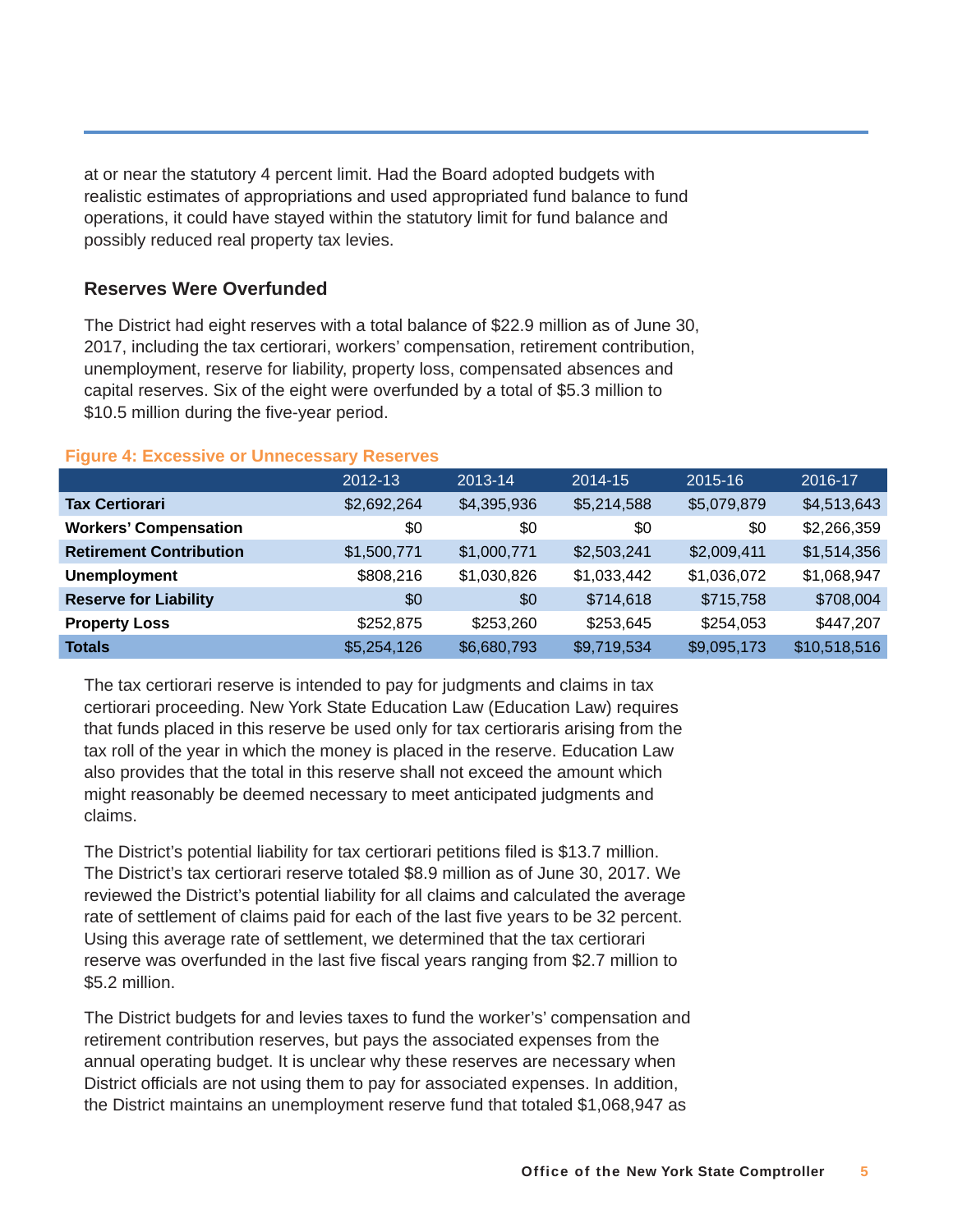<span id="page-7-0"></span>of June 30, 2017. The average annual expenditure for the last five years was \$92,386. Therefore, the amount held in the reserve is enough to fund over 11 years of average expenditures. Also, the Reserve for Liability had no significant expenditures in the last three fiscal years and the property loss reserve has not had any activity in the last five years, making the need for both reserves questionable.

The unnecessary amounts maintained in these reserves occurred because the Board did not adopt a written reserve policy to indicate the amount of funds to be reserved, how reserves will be funded and when balances will be used. In addition, there was no policy to address any review of reserve balances to determine whether the amounts were justified, necessary and reasonable. As a result, the District has accumulated excessive or unnecessary amounts in its reserves.

#### **Financial Reports Were Not Provided to all Board Members**

Most of the Board members have not been provided interim financial reports as required by law. The reports not provided include the Treasurers report which reports on the District's cash and the changes that affected the balances and the budget versus actual report which would let the Board members know where revenues and expenditures stand in relation to the budget.

This occurred because the District established an audit committee<sup>5</sup> that currently receives and reviews the financial reports that should be reviewed and approved by the Board as a whole, thereby preventing five of the nine Board members from performing their duties. The five Board members who are not on the audit committee do not receive detailed interim financial reports and are only able to approve audit committee meeting minutes. The only financial information provided to these five Board members are the budget presentations each year, which do not include actual operating results. Without proper information, the Board cannot make informed decisions regarding District financial matters.

#### **What Do We Recommend?**

The Board should:

1. Adopt annual budgets that contain realistic estimates for appropriations based on historical or other known factors.

<sup>5</sup> The committee consists of four Board members, one community member, the Assistant Superintendent, the Treasurer and the District Clerk. The responsibilities and members of the audit committee are outlined in a Board policy and relate only to external and internal audits.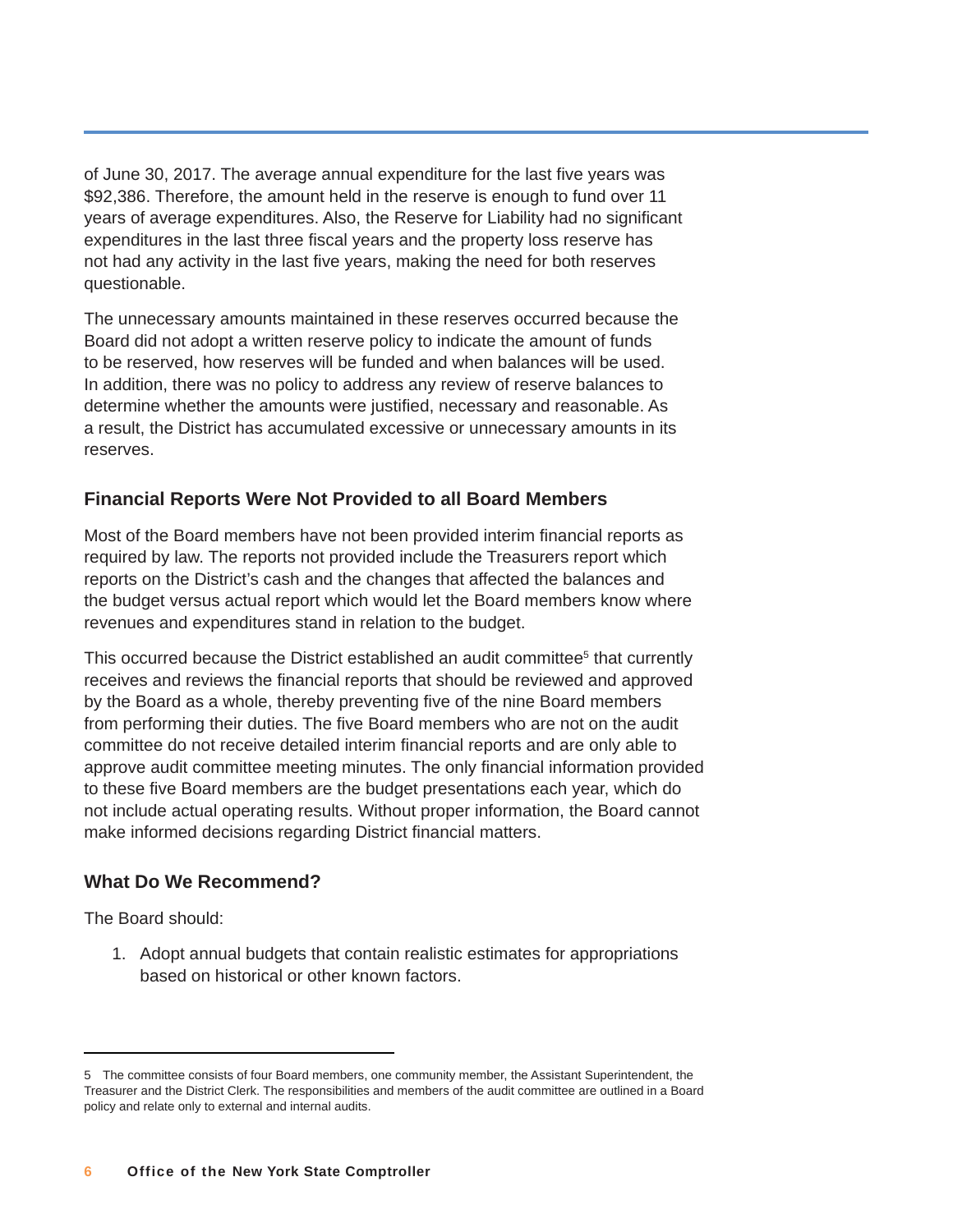- 2. Discontinue the practice of adopting budgets that appropriate fund balance that will not be used to fund operations.
- 3. Ensure that the amount of unrestricted fund balance complies with the statutory limit.
- 4. Adopt a fund balance policy that outlines the desired level of year-end fund balance to be maintained by the District. Surplus funds should be used as a financing source for:
	- Funding one-time expenditures
	- Pay off debt
	- Reducing District property taxes.
- 5. Adopt a written reserve policy that indicates the amount of funds to be reserved, how reserves will be funded and when balances will be used to finance related costs.
- 6. Review all reserves at least annually to determine whether the amounts reserved are necessary and reasonable, and use excess amounts in accordance with applicable statutes in a manner that benefits taxpayers.
- 7. Ensure all Board members are provided Treasurer's cash reports and budget versus actual reports for review.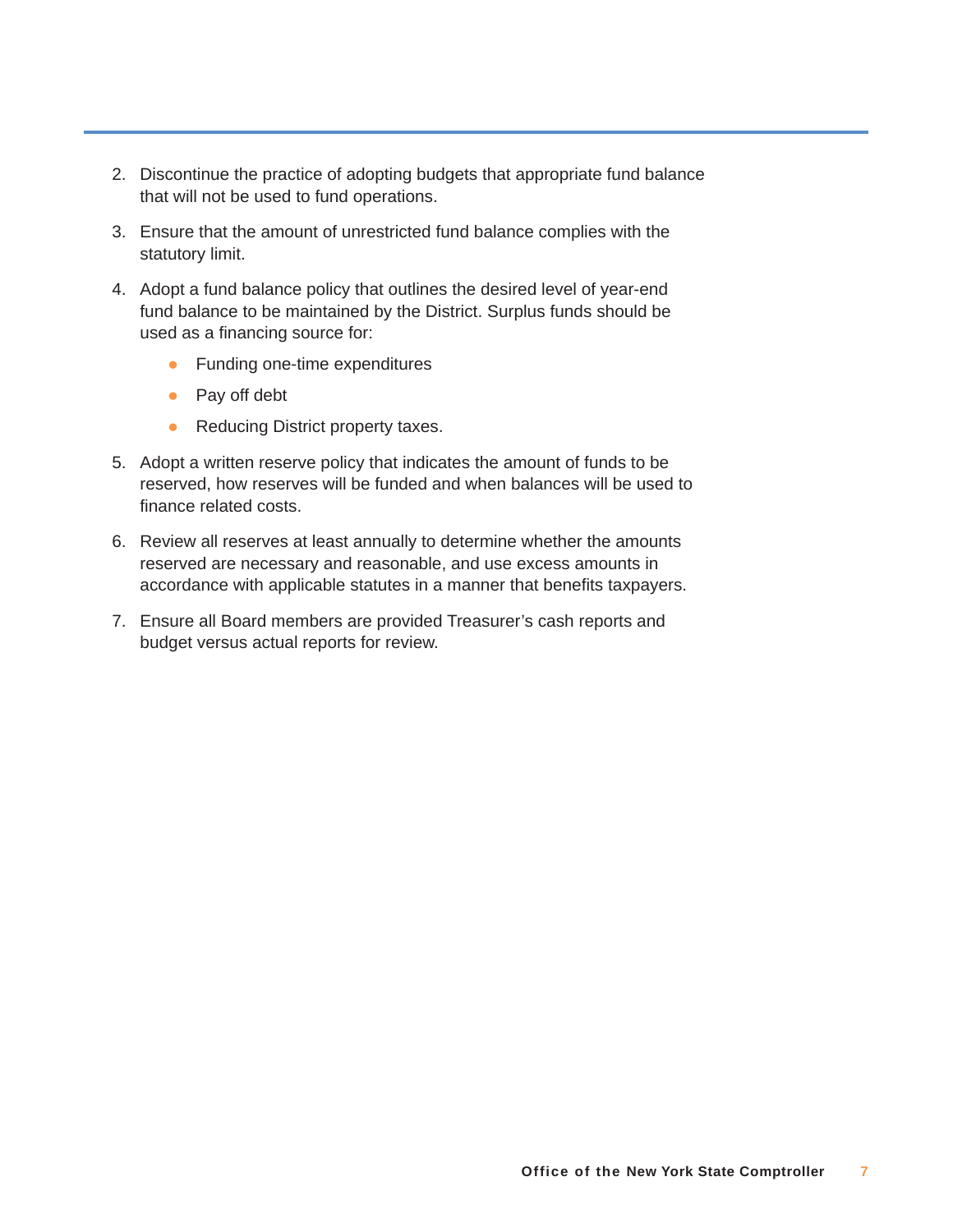## <span id="page-9-0"></span>Appendix A: Response From District Officials

**ENNETH W. EASTWOOD, ED.D.** uperintendent of Schools

Our people making the difference. A National Race to the Top District. Member of "League of Innovative Schools"



223 Wisner Avenue Middletown, NY 10940-3298 Phone (845) 326-1158 Fax (845) 326-1225 www.middletowncityschools.org

January 30, 2018

Tenneh Blamah, Chief Examiner Newburgh Regional Office 33 Airport Center Drive, Suite 103 New Windsor, NY 12553

Dear Mr. Blamah:

The Middletown Enlarged City School District ("the District") is in receipt of the State Comptroller's Office Draft Report of Examination for Financial Position for the period July 1, 2016 through June 30, 2017. The Board of Education of the District has reviewed and approved this response.

On behalf of the District, I would like to thank the staff of the Comptroller's Office, who were found to be courteous and professional throughout the audit process. The District welcomes the feedback provided by the Comptroller's Office and appreciates the opportunity to strengthen our practices based upon some the recommendations made in the report.

The District is pleased that the draft report does not suggest any malfeasance with respect to the District's general business operations. To the extent that the Comptroller's audit represents a review of District operations, practices and policies for statutory and regulatory compliance, the District generally agrees with the findings of the Comptroller's auditors and their recommendations regarding those findings. We especially agree with the recommendation that the District develop a fund balance and reserve policy and ensuring that all Board members are provided Treasurer's cash reports and budgeted versus actual reports for review. Also, please note that the District is committed to funding the newly approved capital reserve.

The report contains several conclusions that reflect, in our viewpoint, subjective opinion statements by the Comptroller's auditors related to the District's fiscal management, specifically in the areas of budgeting practices and fund balance and reserve fund management. We respectively acknowledge the Comptroller's perspective in those areas, but the District and its elected Board of Education firmly believe that our conservative approach to fiscal management is consistent with our legal authority and our fiduciary responsibility to taxpayers.

The District faces many unique challenges that we feel may have been overlooked as part of the audit process. The post-recession fiscal volatility, the creation of the State tax levy cap and the resulting low annual allowable tax levy increases, inequities in the fair distribution of state aid to See Note 1 Page 10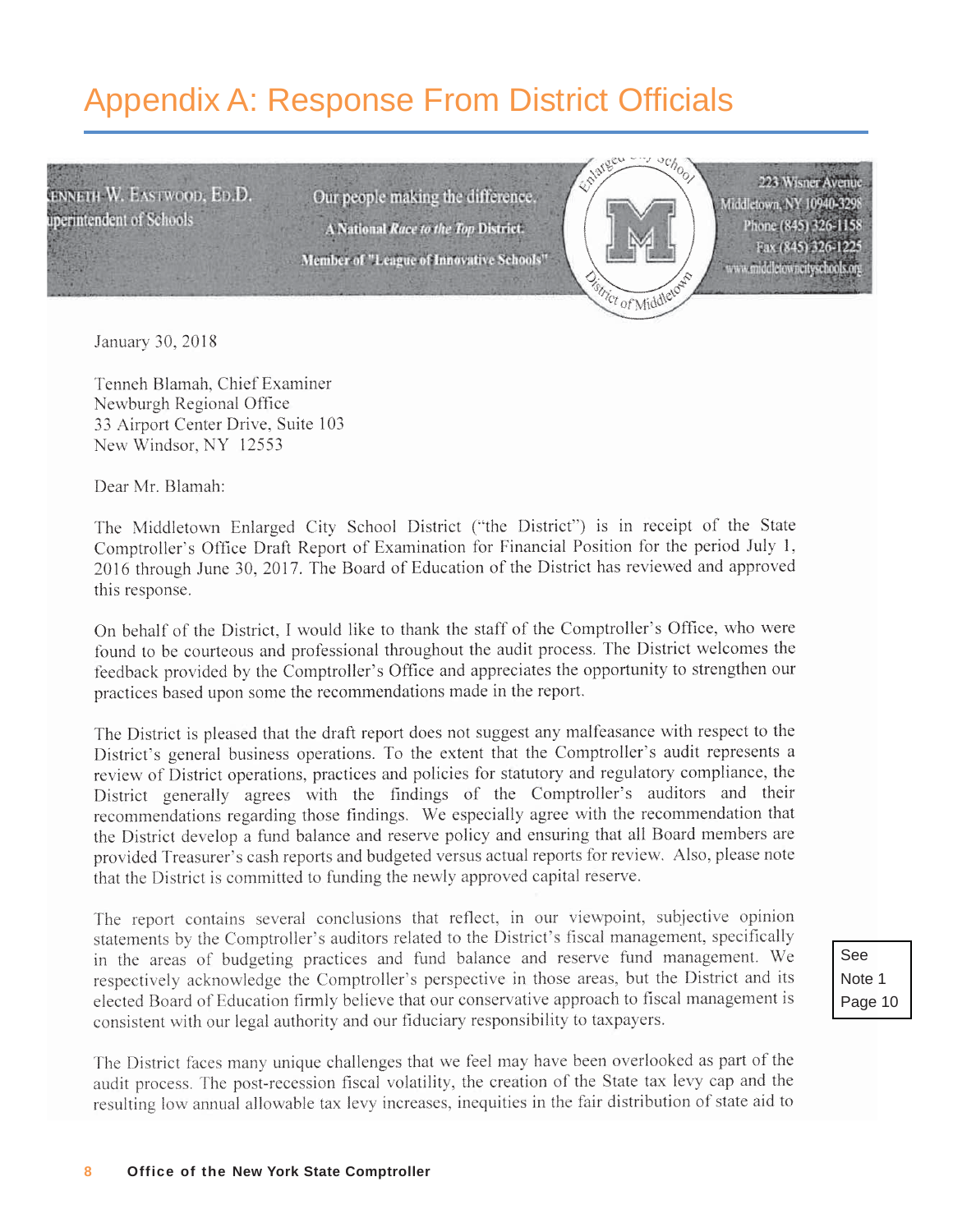high need Districts like ours, financial problems at the State level which led to frozen foundation aid cuts that have not been made up, combined with dramatic student enrollment increases (with a large segment of the population made up of English as a New language (ENL) students and students with disabilities (SWD) and other special needs students), necessitating the District to undertake extensive capital construction projects over the past ten years and continuing into the future to keep up with the demands, all contributed to the defensive budgeting practices enacted in the District, and necessitated estimating revenues conservatively. The District also would like to note that the equipment line item mentioned in the audit report was budgeted to account for the Smart Schools Bond Funding. When guidance was received from the State Education Department indicating that the funds should be accounted for in the Capital fund, the money was not spent from the General fund. It should be noted that the revenue associated with the expenditure was also not received, resulting in no additional fund balance nor tax levy.

More recently, the potential severe negative impacts of the recent federal income tax restriction on the deductibility of state and local taxes, posing a real threat to the District's ability to raise taxes or get budgets passed, could drain our reserves and fund balances in a matter of years. It is our belief that had we not budgeted conservatively, we would be doing an injustice to our taxpayers, and more importantly, our students.

Very truly yours,

Dr. Kenneth W. Eastwood, Ed.D. Superintendent of Schools

KWE:ihw

See Note 1 Page 10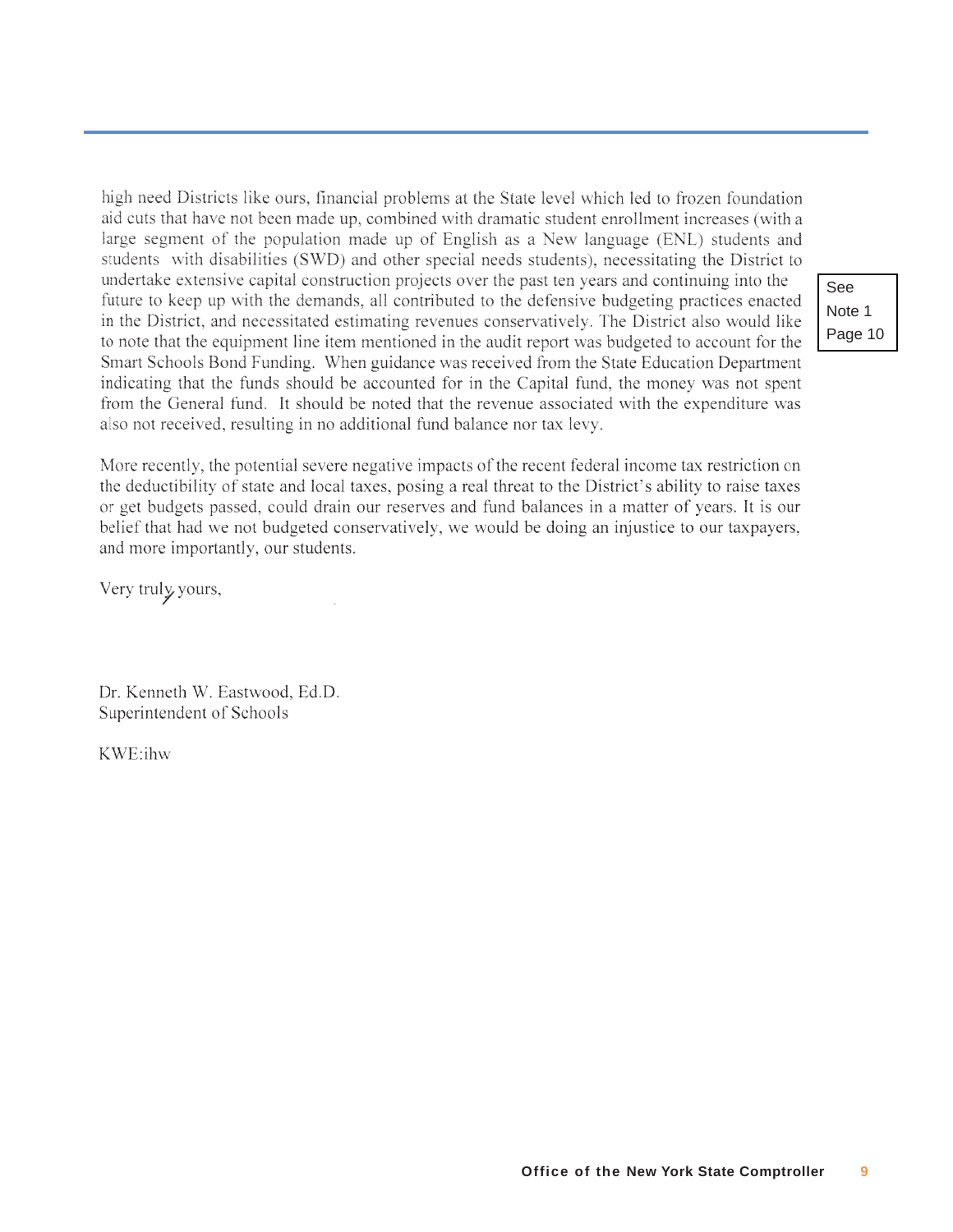## <span id="page-11-0"></span>Appendix B: OSC Comment on the District's Response

#### Note 1

A conservative approach to fiscal management is consistent with the Board's legal authority and fiduciary responsibilities. However, the District's budgeting practices led to operating surpluses which were used to overfund reserves and may have resulted in a higher than necessary tax levies.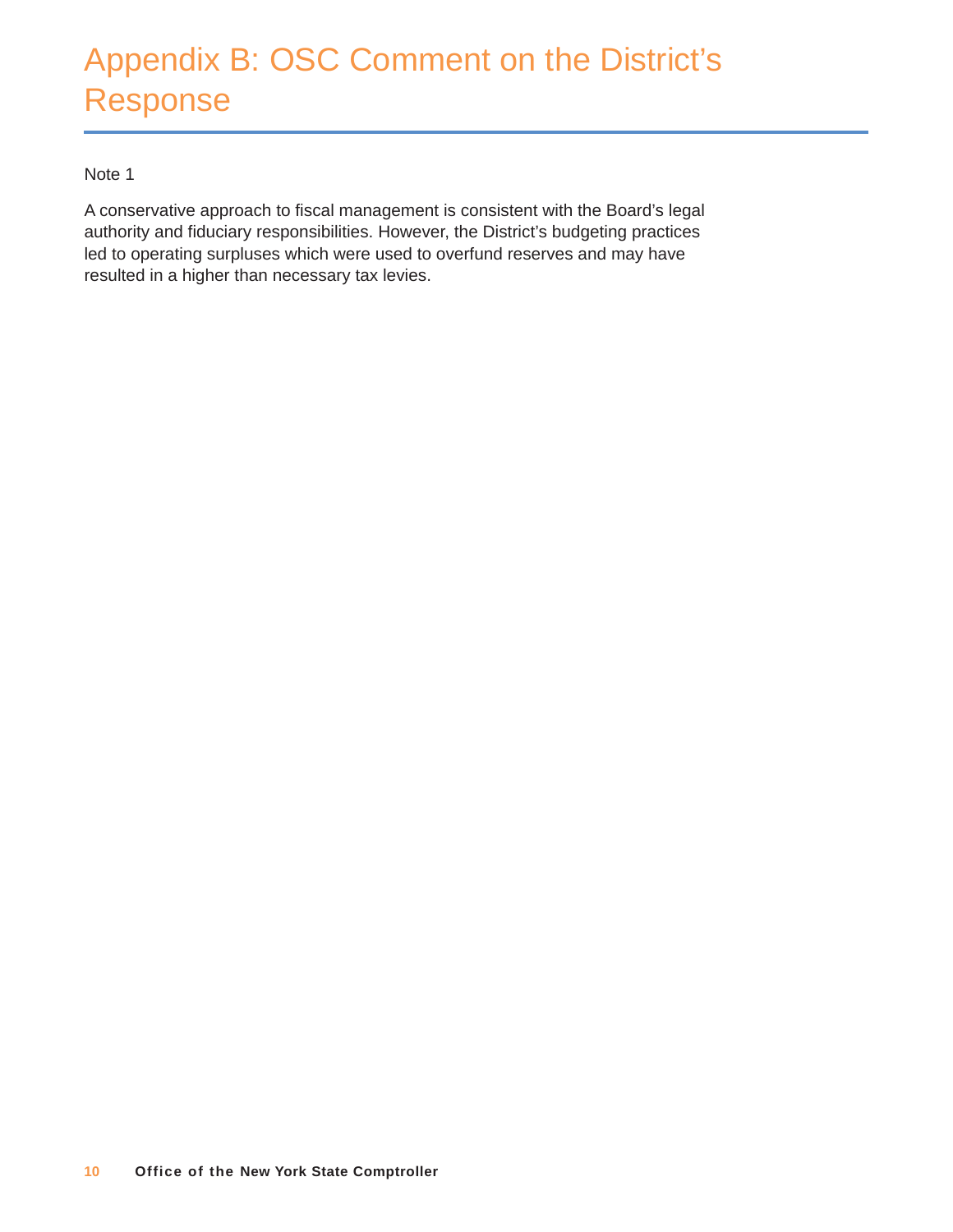## <span id="page-12-0"></span>Appendix C: Audit Methodology and Standards

We conducted this audit pursuant to Article V, Section 1 of the State Constitution and the State Comptroller's authority as set forth in Article 3 of the New York State General Municipal Law. To achieve the audit objective and obtain valid audit evidence, we performed the following audit procedures:

- We interviewed District officials and reviewed the Board meeting minutes, resolutions and District policies to gain an understanding of the budget process.
- We compared budgeted appropriations and revenues to trends in actual expenditures and revenues from 2012-13 through 2016-17 and investigated significant variances.
- We reviewed reviewed the results of operations to determine annual surpluses or deficits.
- We recalculated the District's unrestricted fund balances using the appropriated fund balance not used and the excessive or unnecessary reserves from 2012-13 through 2016-17.
- We analyzed the general fund's trend in total and unrestricted fund balances from 2012-13 through 2016-17 and compared the unrestricted fund balances to the ensuing year's budgets to determine whether the fund balances were within statutory limits.
- We analyzed reserve fund records to determine whether the balances were reasonable.
- We reviewed monthly financial reports provided to the audit committee and Board for adequacy.

We conducted this performance audit in accordance with GAGAS. Those standards require that we plan and perform the audit to obtain sufficient, appropriate evidence to provide a reasonable basis for our findings and conclusions based on our audit objective. We believe that the evidence obtained provides a reasonable basis for our findings and conclusions based on our audit objective.

Unless otherwise indicated in this report, samples for testing were selected based on professional judgment, as it was not the intent to project the results onto the entire population. Where applicable, information is presented concerning the value and/or size of the relevant population and the sample selected for examination.

A written corrective action plan (CAP) that addresses the findings and recommendations in this report must be prepared and provided to our office within 90 days, pursuant to Section 35 of General Municipal Law. Section 2116-1(3) (c) of New York State Education Law and Section 170.12 of the Regulations of the Commissioner of Education. To the extent practicable, implementation of the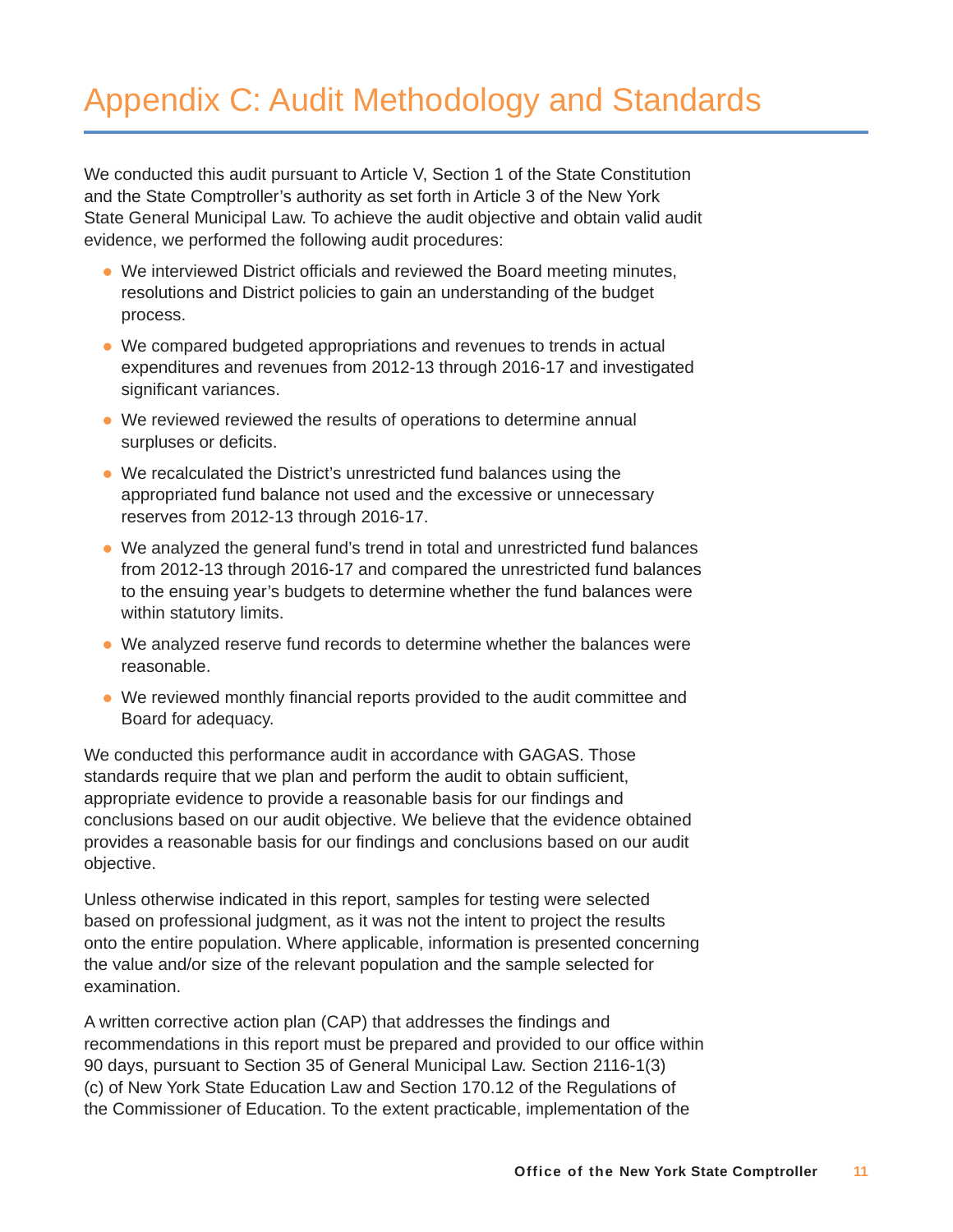CAP must begin by the end of the fiscal year. For more information on preparing and filing your CAP, please refer to our brochure, *Responding to an OSC Audit Report,* which you received with the draft audit report. We encourage the Board to make the CAP available for public review in the Clerk's office.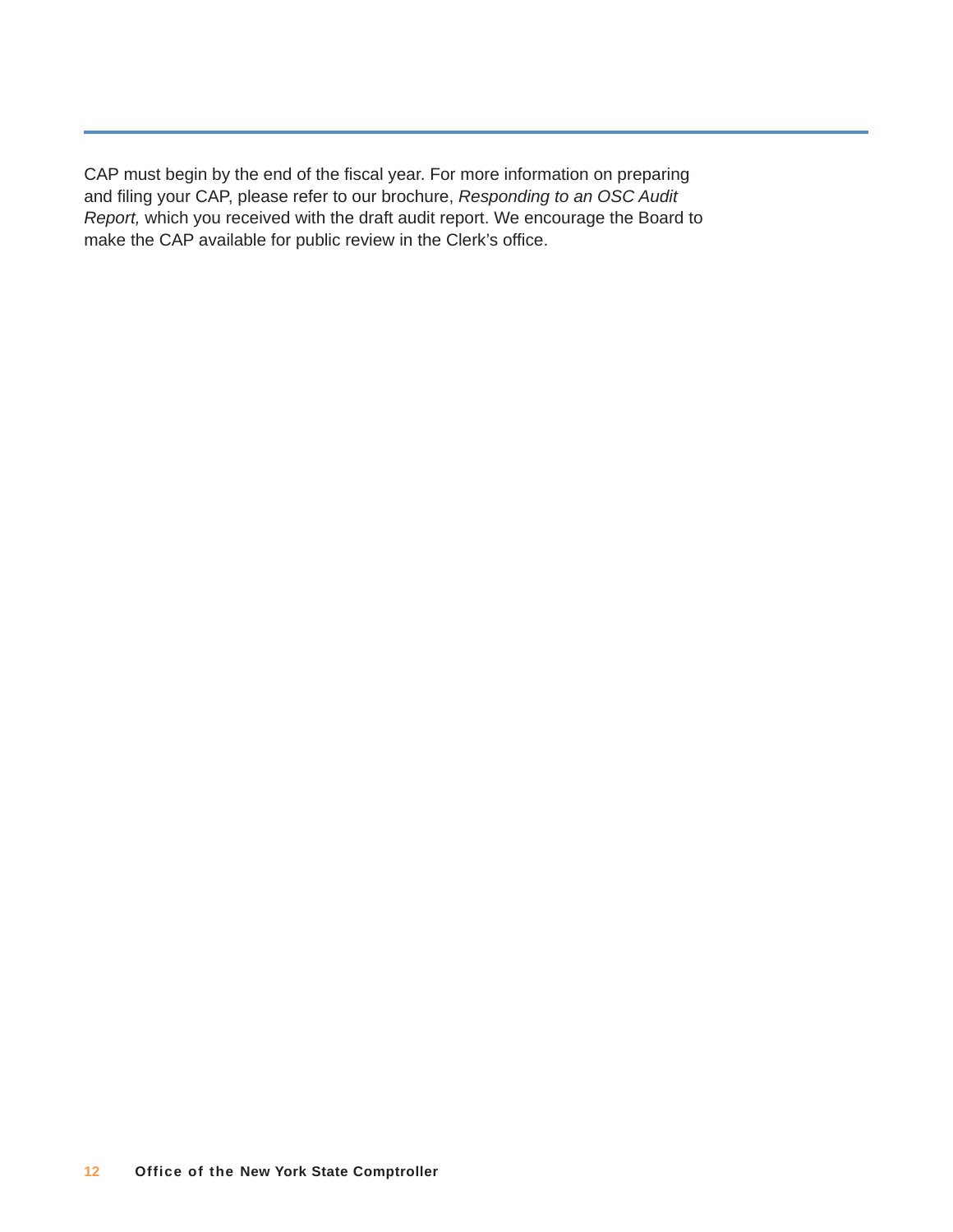## <span id="page-14-0"></span>Appendix D: Resources and Services

#### **Regional Office Directory**

[www.osc.state.ny.us/localgov/regional\\_directory.pdf](http://www.osc.state.ny.us/localgov/regional_directory.pdf)

**Cost-Saving Ideas** – Resources, advice and assistance on cost-saving ideas [www.osc.state.ny.us/localgov/costsavings/index.htm](http://www.osc.state.ny.us/localgov/costsavings/index.htm)

**Fiscal Stress Monitoring** – Resources for local government officials experiencing fiscal problems [www.osc.state.ny.us/localgov/fiscalmonitoring/index.htm](http://www.osc.state.ny.us/localgov/fiscalmonitoring/index.htm)

**Local Government Management Guides** – Series of publications that include technical information and suggested practices for local government management [www.osc.state.ny.us/localgov/pubs/listacctg.htm#lgmg](http://www.osc.state.ny.us/localgov/pubs/listacctg.htm#lgmg)

**Planning and Budgeting Guides** – Resources for developing multiyear financial, capital, strategic and other plans [www.osc.state.ny.us/localgov/planbudget/index.htm](http://www.osc.state.ny.us/localgov/planbudget/index.htm)

**Protecting Sensitive Data and Other Local Government Assets** – A nontechnical cybersecurity guide for local government leaders [www.osc.state.ny.us/localgov/lgli/pdf/cybersecurityguide.pdf](http://www.osc.state.ny.us/localgov/lgli/pdf/cybersecurityguide.pdf)

**Required Reporting** – Information and resources for reports and forms that are filed with the Office of the State Comptroller [www.osc.state.ny.us/localgov/finreporting/index.htm](http://www.osc.state.ny.us/localgov/finreporting/index.htm)

**Research Reports/Publications** – Reports on major policy issues facing local governments and State policy-makers [www.osc.state.ny.us/localgov/researchpubs/index.htm](http://www.osc.state.ny.us/localgov/researchpubs/index.htm)

**Training** – Resources for local government officials on in-person and online training opportunities on a wide range of topics [www.osc.state.ny.us/localgov/academy/index.htm](http://www.osc.state.ny.us/localgov/academy/index.htm)